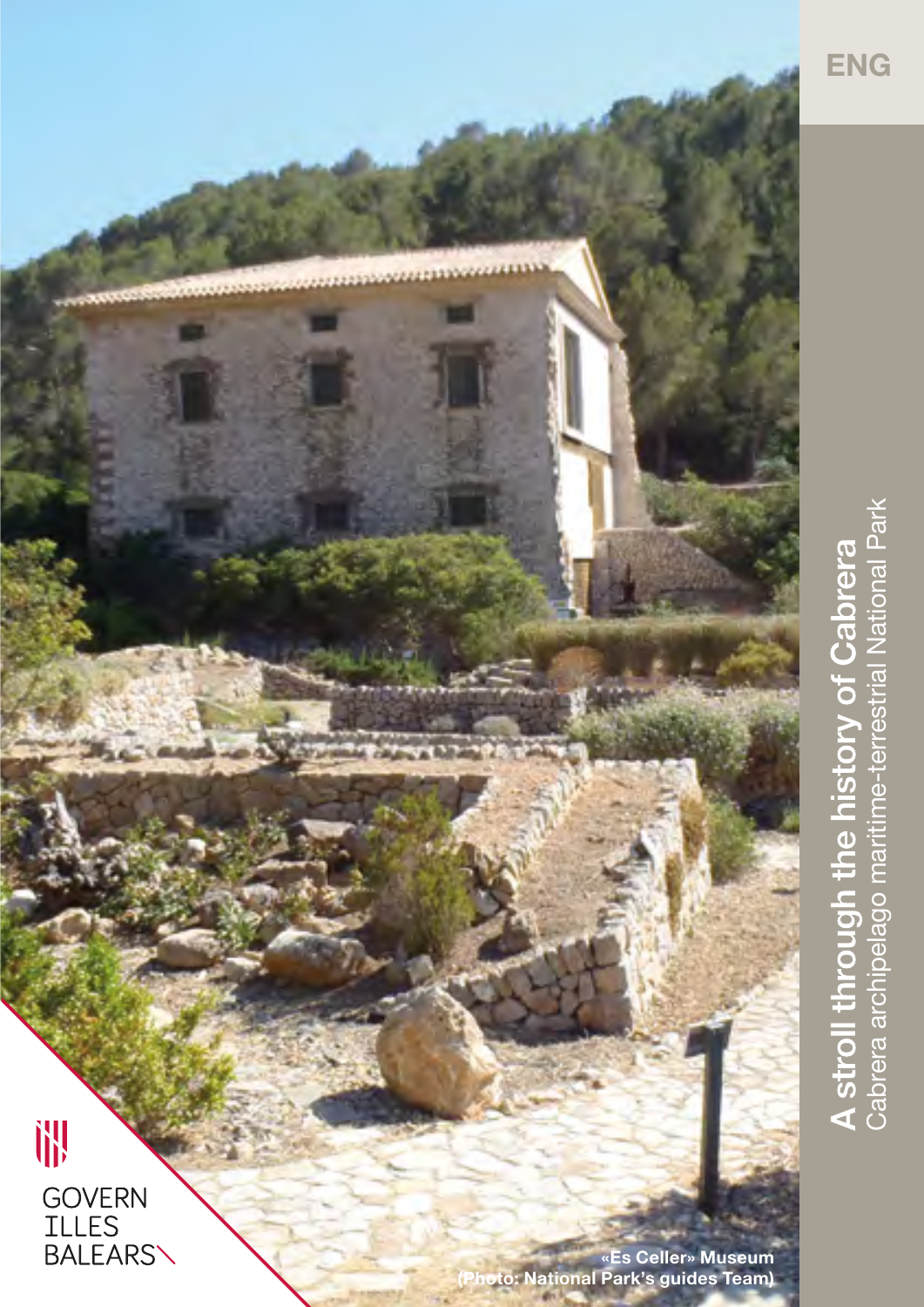## **A stroll through the history of Cabrera**

Cabrera archipelago maritime-terrestrial National Park

**A journey into the past and traditional ways of life that, in some cases, continued until well into the 20th century. The route will take you past arable land that is no longer in use, a threshing floor and a smugglers' secret or hideout, the monument to the French prisoners, the former winery (which today has been converted into the «Es Celler» ethnography museum) and the botanical garden. You will also be able to see the Sa Font house and kitchen garden.** 

**Self-guided itinerary Approximate duration:** 1 hour 30 minutes **Total distance:** 3 km **Difficulty:** low (¼ stars)

Recommendations: Before setting off, you are advised to call in at the harbour information office, as admission to the museum depends on the opening times, which vary over the course of the year.



**Mediterranean Flycatcher (***Muscicapa tyrrhenica***) (Photo: National Park's guides Team)**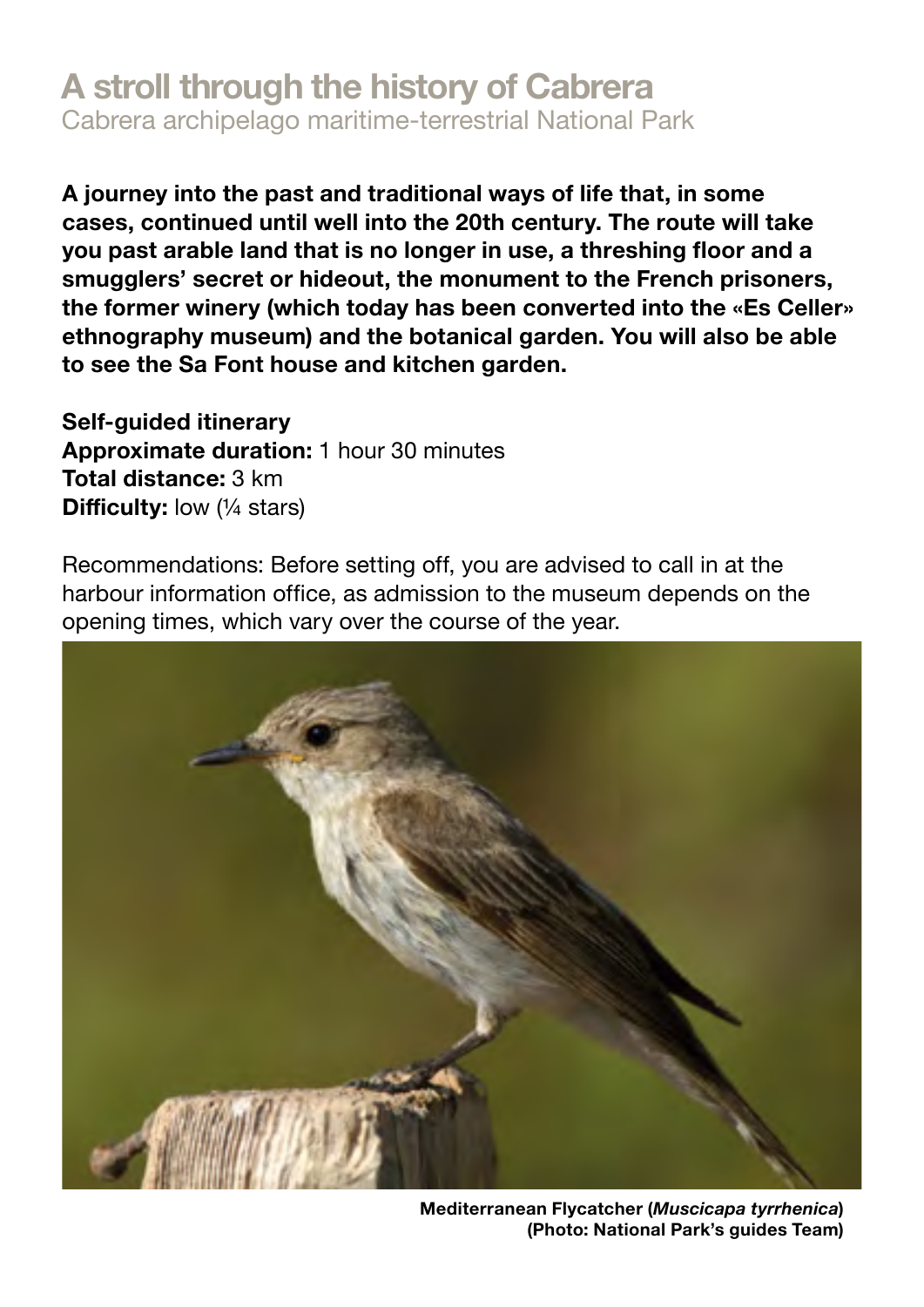Starting from the harbour, follow the path that runs around the bay, leading to Sa Platgeta. From there, the route takes you inland, past an area without the original maquis vegetation. This area is the former arable land used for dry farming until the 1960s. Today, and due to the abandonment of agricultural activity, the area is covered mainly by herbaceous plants and a copse of Phoenician Junipers (*Juniperus phoenicea*) growing in the centre of the valley. A number of Fig trees (*Ficus carica*), standing just off the track, are a reminder of the island's long-standing agricultural tradition. Numerous small birds forage for food in this area. Throughout the year, you will be able to spot Mediterranean Flycatchers (*Muscicapa tyrrhenica*), Common Linnets (*Linaria cannabina*) and Greenfinches (*Chloris chloris*). Other species, such as the Song Thrush (*Turdus philomelos*), Robin (*Erithacus rubecula*) and Redstart (*Phoenicurus sp*.), can only be seen in winter months.



**Pla de ses Figueres planted with vines, from an engraving published in 1892 in** *La Ilustración Española y Americana*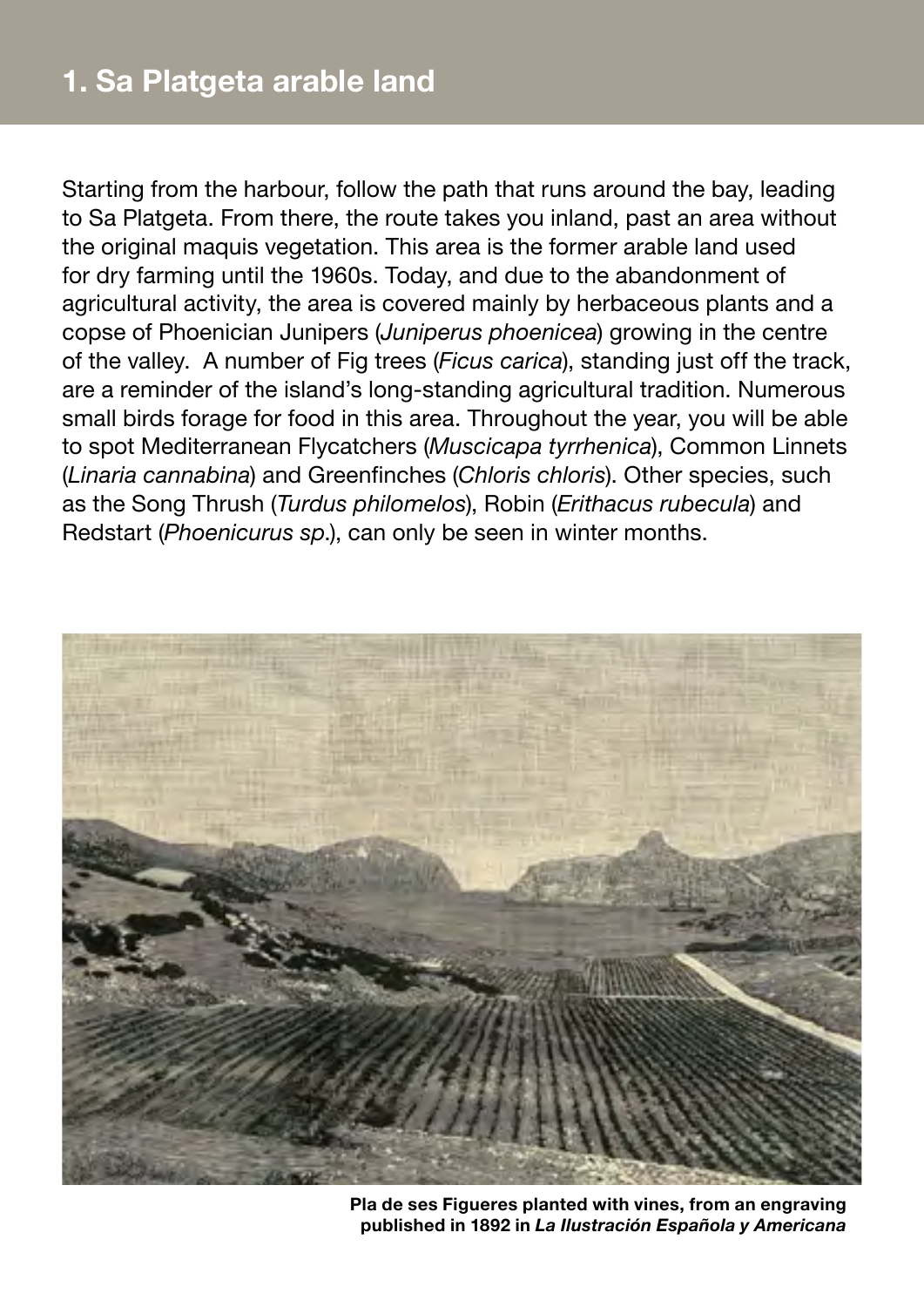Following the track that skirts the former arable land leading into the valley, a signposted path will take you to the pine forest, which has been gradually spreading since the end of forest and livestock farming. In a clearing, you will see a threshing floor, a testimony to the island's agricultural past. Here, once the cereal had been reaped, a donkey or mule would walk round and round in circles pulling a threshing board to separate the grain from the chaff and straw.



You will also be able to spot a secret dug out of the rock. This was a hideout that, in times of hardship, and particularly in the post-war period, was used to safeguard contraband such as coffee, sugar, tobacco or alcohol, before they were taken to Mallorca.

> **«Secret» or smugglers' hideout (Foto: Joan Salom)**

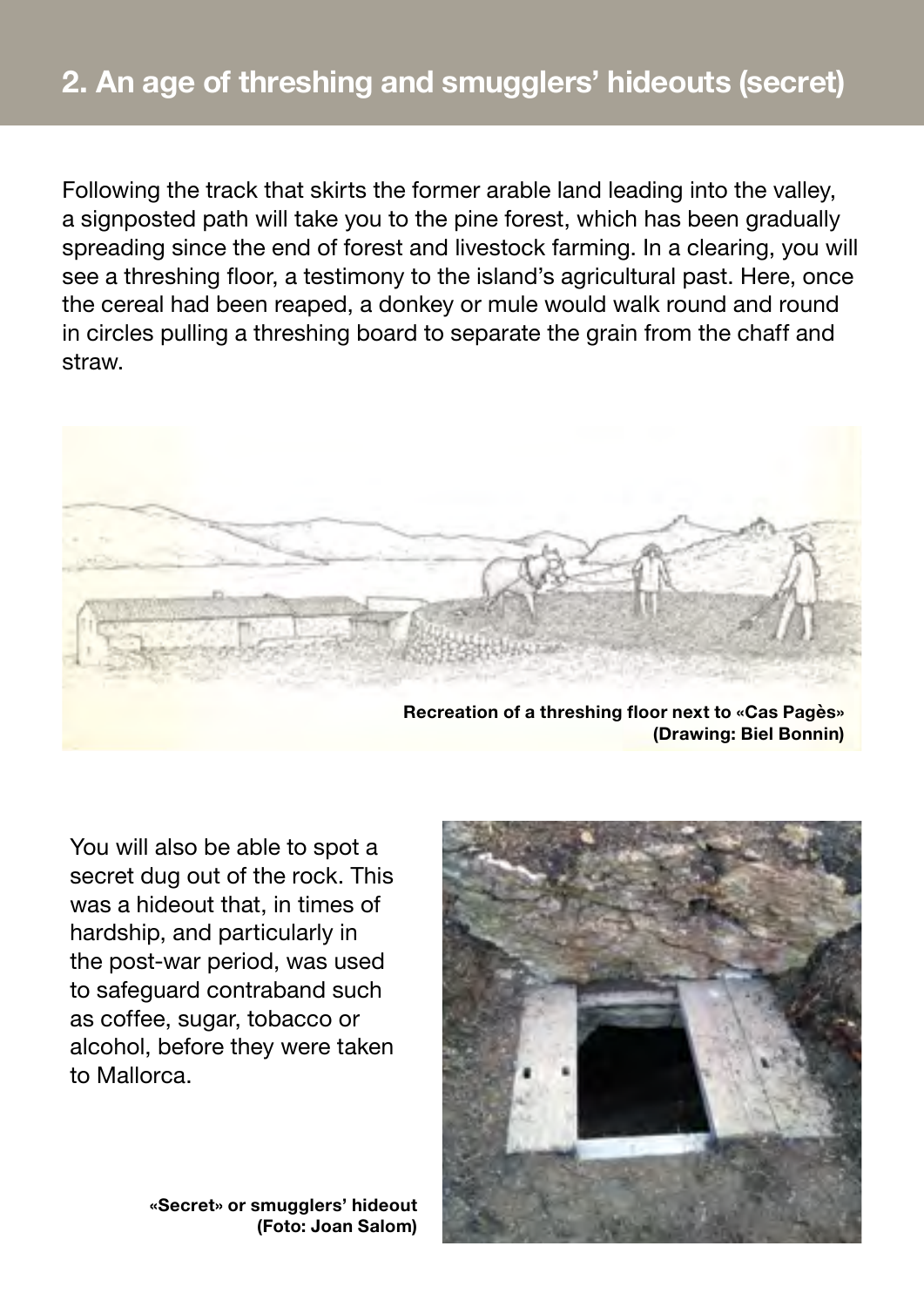A little further up, you will come to the monument to the French prisoners, erected in 1847 on the initiative of the Prince of Joinville, in memory of the tragic captivity of the Napoleonic troops between 1809 and 1814 during the war against France. After their defeat at the Battle of Bailén, and after spending a time imprisoned on pontoons in Cadiz, just under 5,000 soldiers were moved to the island of Cabrera. Estimates put the total number of Napoleonic troops and officers on the island at more than 9,000. During the five years they remained on the island, they lived in caves and shacks in precarious conditions. However, they established a certain degree of



organisation in order to build their huts, obtain drinking water and ration their food supplies, which arrived at irregular intervals by ship. To allay their misfortune and the tedium of captivity, they acted out plays and carved objects out of juniper or box wood, which they would then trade for food with the fishermen who sailed there from Mallorca. The French soldiers' captivity came to an end after five long years, although only around 3,600 survived the experience and returned home.

**Napoleonic prisoners' Memorial (Foto: Sebastià Torrens)**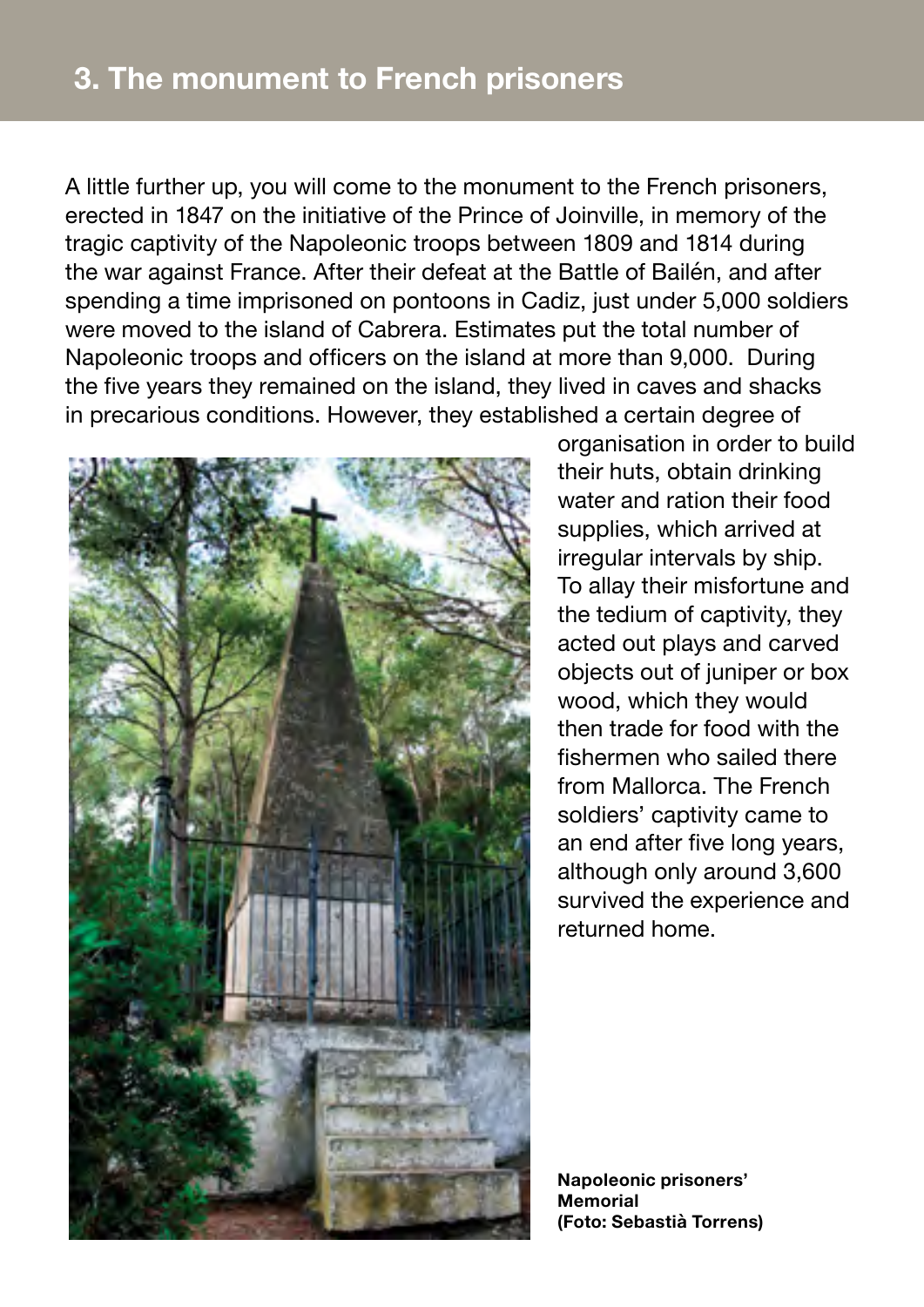On leaving the small pine forest, you will come to the former winery, which today houses the ethnography museum. Before entering, on the opposite slope, you will see a house, built in the late 19th century and restored in the 1990s. It was originally part of the island's agricultural resources, together with the winery and the area's arable land. Just opposite is a kitchen garden that was irrigated from an underground freshwater well. The site is completed with the palm trees that line the terraces.



**Balearic warbler (***Sylvia balearica***) (Foto: Sebastià Torrens)**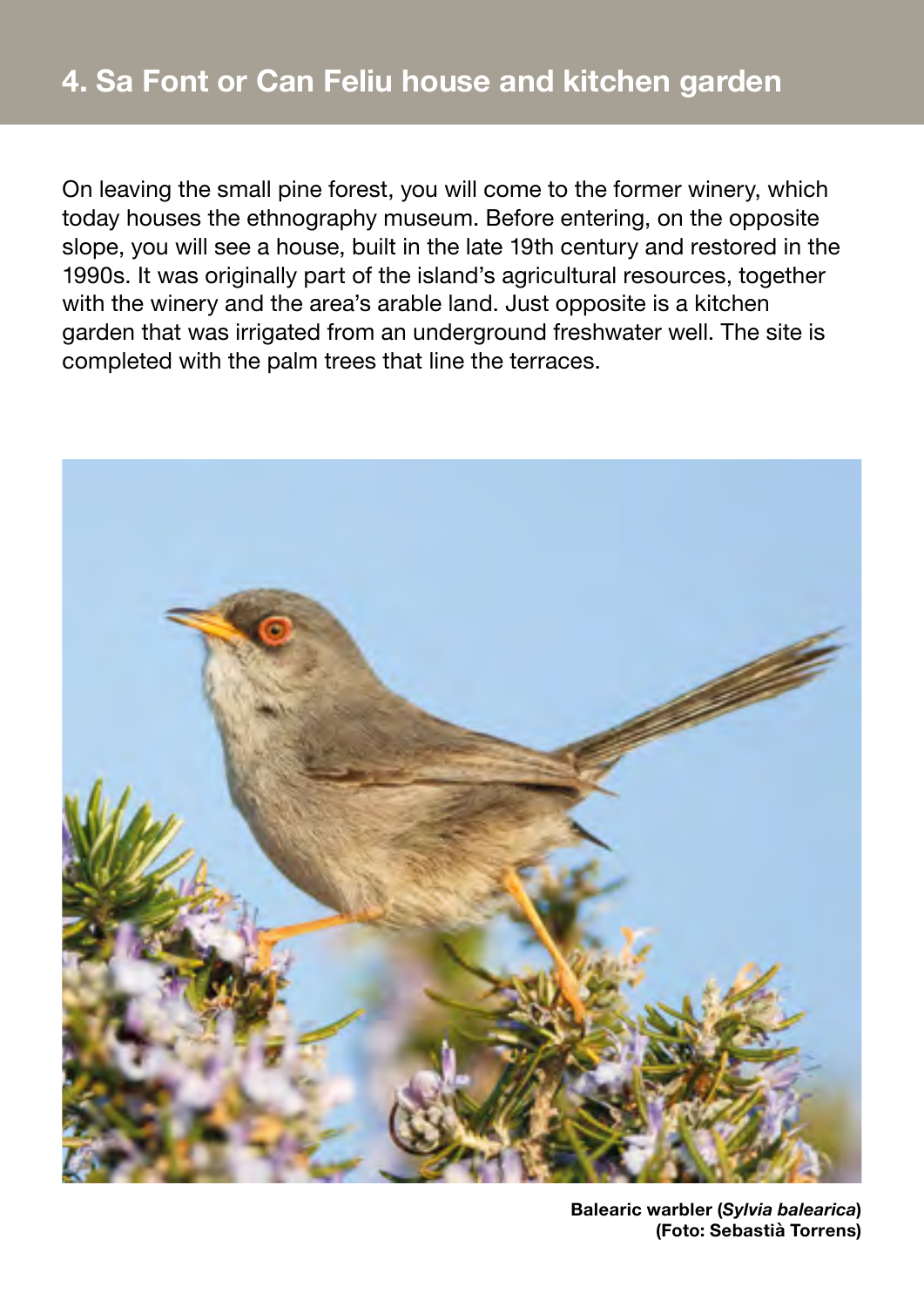When the Feliu family became the owners of Cabrera in 1891, they embarked on an ambitious project to grow and produce wine. The house was built next to the fountain and the winery, which was never completed. When the vines were uprooted, the building was reused as stabling for flocks of sheep and also as a hayloft. After a period of abandonment, work began on restoring it to house the history and ethnography museum. The permanent exhibition entitled «Man and Nature on Cabrera» is divided into three sections; each located one of the three floors that make up the building.

On entering via the top floor, visitors will take a journey through the history of the archipelago based on the items discovered both on land and at sea, dating from the prehistoric age to the 20th century. The numerous exhibits include Punic and Roman amphorae, ceramics from various periods, a model of the castle, as well as a selection of materials dating back to the days of the French prisoners. Also not to be missed on this floor are the magnificent panoramic views of the harbour that can be admired from the large window.



**Inner view of the museum (Photo: National Park's guides Team)**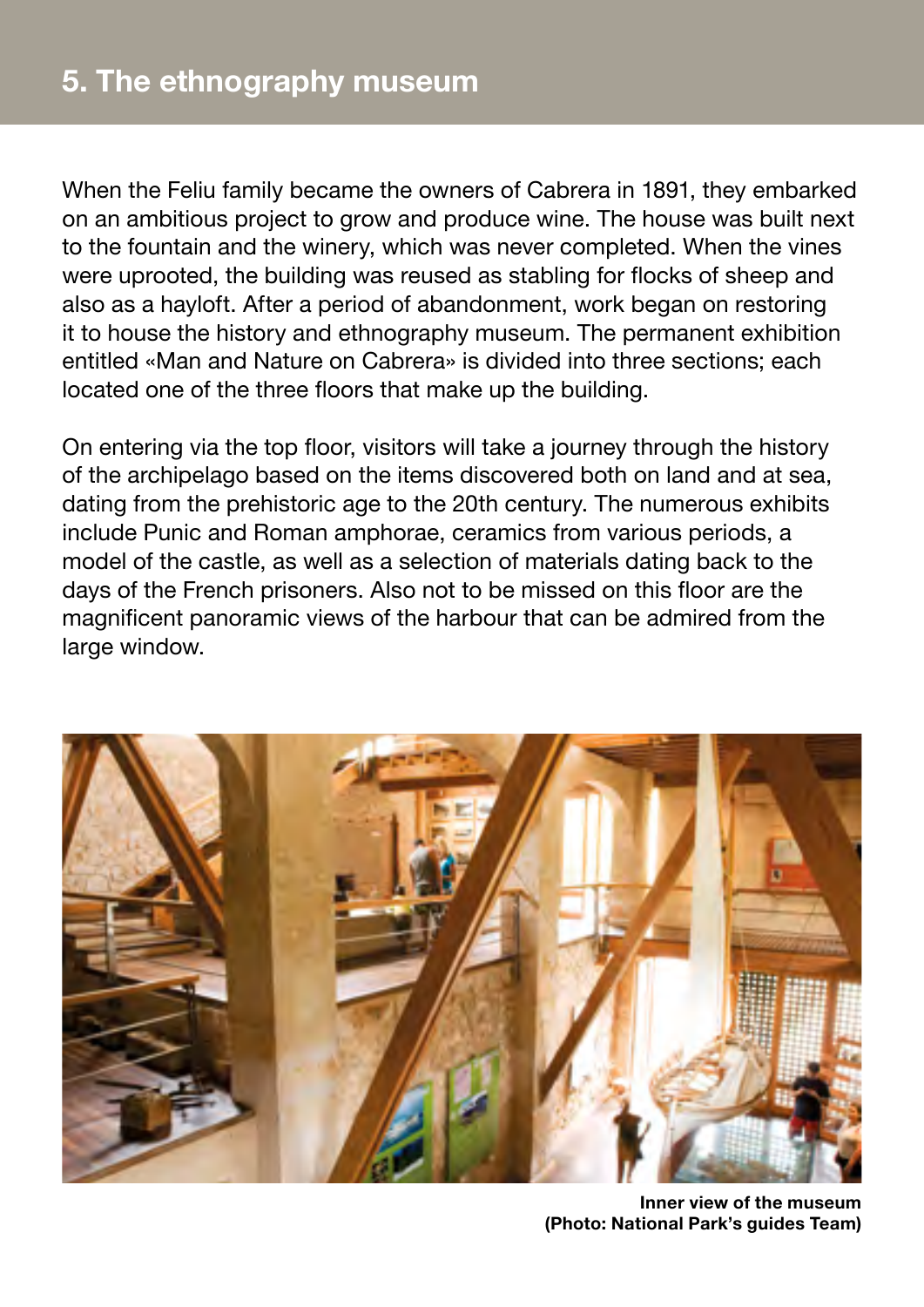The first floor provides an insight into the traditional activities carried out on the island, based on a series of texts, illustrations, historical photographs and fishing tackle.

The ground floor, which is dedicated to Cabrera's natural resources, includes brief details of how the island's flora, fauna and sea life have been used, as well as a reproduction of the Pla de ses Figueres Byzantium necropolis.



**Fishing pot and longline (Photo: National Park's guides Team)**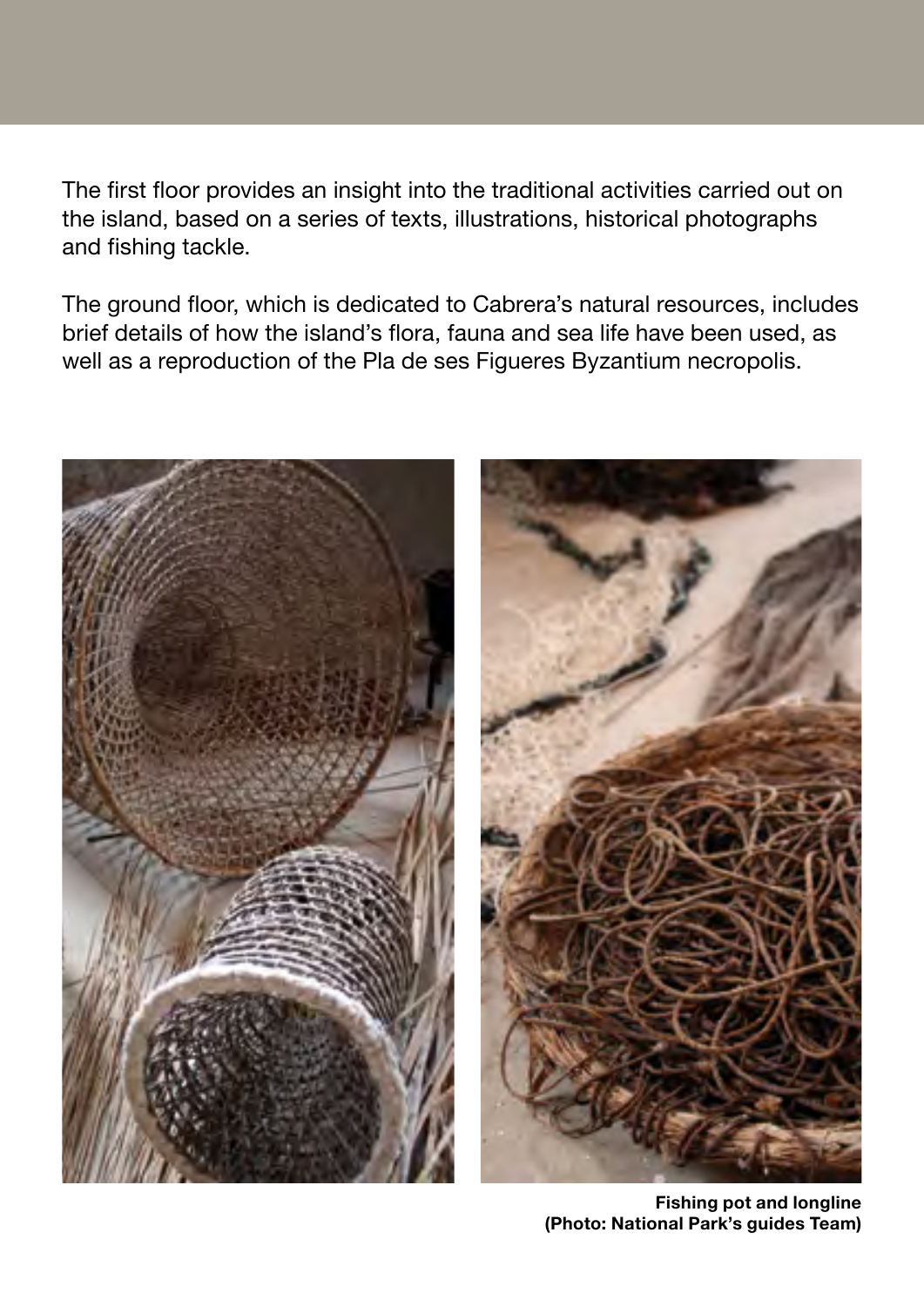The botanical garden lies next to the winery building. It boasts the National Park's most exceptional and characteristic vegetation, which is often hard to see in its natural habitat, either due to its remote setting or because it is located in a reserve. Moon Trefoil (*Medicago citrina*), Restharrow known locally as motxa or ugó (*Ononis crispa*), the Balearic Peony (*Paeonia cambessedesii*) or Rotgeta (*Rubia caespitosa*), which is endemic to the island, are authentic treasures that live on Cabrera with other, better-known species such as the Aleppo Pine, (*Pinus halepensis*), Tree Mallow (*Lavatera arborea*) or Rosemary (*Rosmarinus officinalis*).



**Botanical Garden (Photo: National Park's guides Team)**